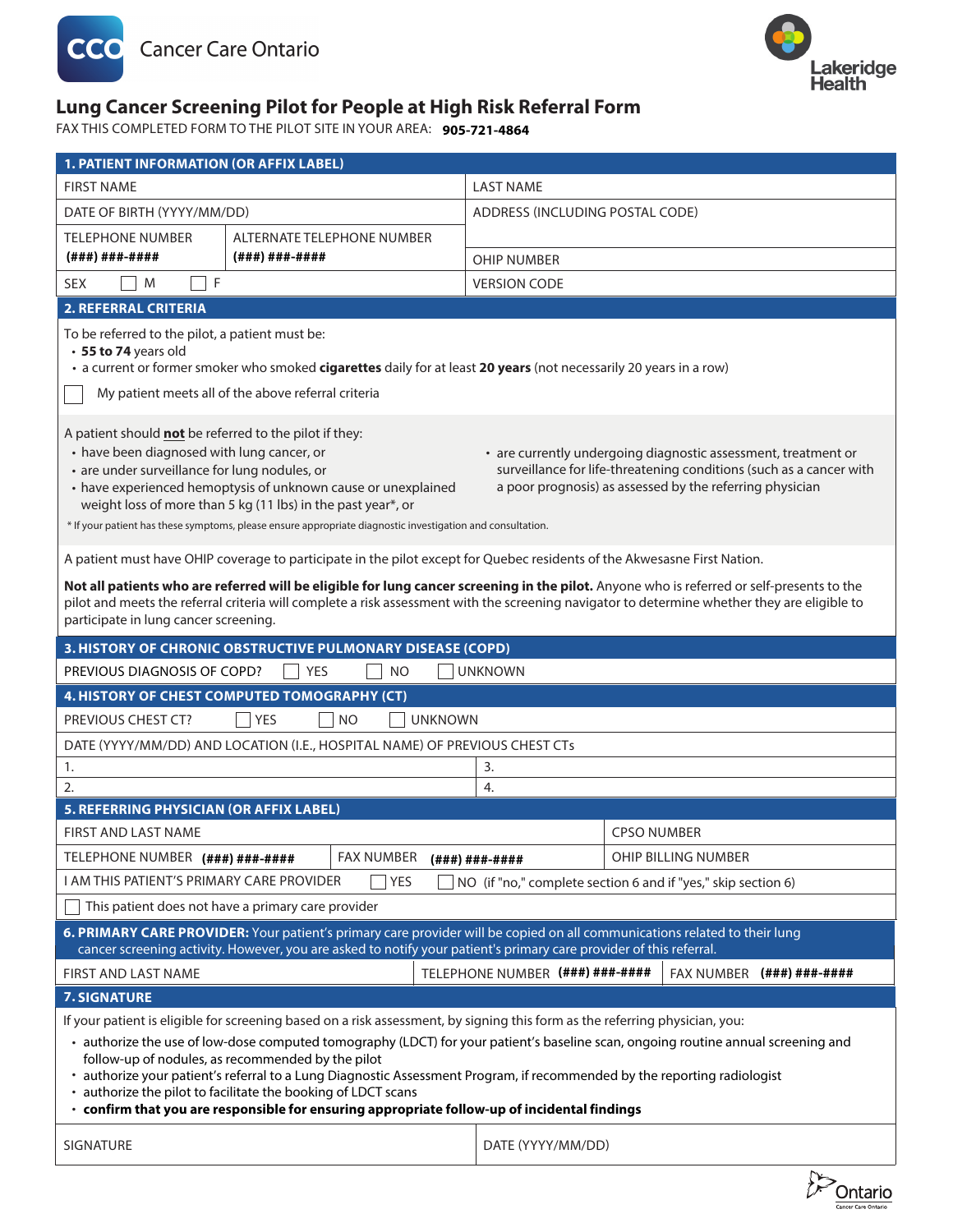



# **Lung Cancer Screening Pilot for People at High Risk Referral Form**  FREQUENTLY ASKED QUESTIONS

# **Who can be referred to the Lung Cancer Screening Pilot for People at High Risk (the pilot)?**

#### **REFERRAL CRITERIA:**

**To be referred to the pilot, a patient must:**

- be 55 to 74 years old;
- be a current or former smoker who has smoked **cigarettes** daily for at least 20 years (not necessarily 20 years in a row)

#### **People cannot be referred to the pilot if they:**

- have been diagnosed with lung cancer;
- are under surveillance for lung nodules;
- have experienced hemoptysis of unknown cause or unexplained weight loss of more than five kilograms (11 pounds) in the past year\*; or
- are currently undergoing diagnostic assessment, treatment or surveillance for life-threatening conditions (such as a cancer with a poor prognosis) as assessed by the referring physician.

A patient must have OHIP coverage to participate in the pilot except for Quebec residents of the Akwesasne First Nation.

\* People with these symptoms should receive appropriate diagnostic investigation and consultation.

### **Do I need to know how many pack-years my patients have smoked cigarettes for before referring them to the pilot?**

Years of cigarette smoking, and not pack-years, are used as referral criteria for the pilot.

### **Can I refer people who have used different forms of tobacco or been exposed to second-hand smoke for 20 or more years?**

Only people who have smoked a lot of **cigarettes** for many years may qualify for lung cancer screening. People who have used other kinds of tobacco, such as cigars, pipe tobacco, chewing tobacco or e-cigarettes, do not qualify for screening unless they have also smoked a lot of cigarettes. People who have not smoked a lot of cigarettes but who have breathed in second-hand smoke, asbestos and other air pollutants also do not qualify to get screened. This does not mean your patient is at low risk of developing lung cancer.

# **Will all people who meet the referral criteria be eligible for screening?**

Not all people who are referred to the pilot will be eligible for lung cancer screening. The referral criteria are intended to identify people who should undergo a risk assessment.

# **What are the next steps after I refer someone to the pilot?**

Pilot site staff will contact your patient to arrange a telephone risk assessment appointment with a screening navigator.

The risk assessment is done using a risk calculator, which is a statistical risk prediction model that gives a percentage estimate of someone's risk of developing lung cancer in the next six years. The assessment considers age and smoking history, as well as other risk factors, such as body mass index, education, personal history of cancer, chronic obstructive pulmonary disease (COPD), and family history of lung cancer.

For information on the risk prediction model used to determine screening eligibility in the pilot, visit **[cancercareontario.ca/en/](https://www.cancercareontario.ca/en/guidelines-advice/cancer-continuum/screening/lung-cancer-screening-pilot-people-at-high-risk/faqs-healthcare-providers) [guidelines-advice/cancer-continuum/screening/lung-cancer](https://www.cancercareontario.ca/en/guidelines-advice/cancer-continuum/screening/lung-cancer-screening-pilot-people-at-high-risk/faqs-healthcare-providers)[screening-pilot-people-at-high-risk/faqs-healthcare-providers](https://www.cancercareontario.ca/en/guidelines-advice/cancer-continuum/screening/lung-cancer-screening-pilot-people-at-high-risk/faqs-healthcare-providers)**.

People with a two percent or greater risk of developing lung cancer over the next six years are considered eligible to participate in the pilot.

#### **People who are eligible for lung cancer screening will be provided with:**

- a discussion with a screening navigator before the low-dose computed tomography (LDCT) scan to allow them to make an informed decision about participating in screening;
- a baseline LDCT scan. The pilot site will communicate screening results, incidental findings (i.e., findings other than lung nodules) and next steps to referring and family physicians (if different);
- a seamless transition to a Lung Diagnostic Assessment Program to assess scans with suspicious findings; and
- smoking cessation services at the pilot site, including an intensive counselling appointment for at least 10 minutes with a trained smoking cessation counsellor.

You will be notified if someone you refer is not eligible for or decides not to participate in lung cancer screening.